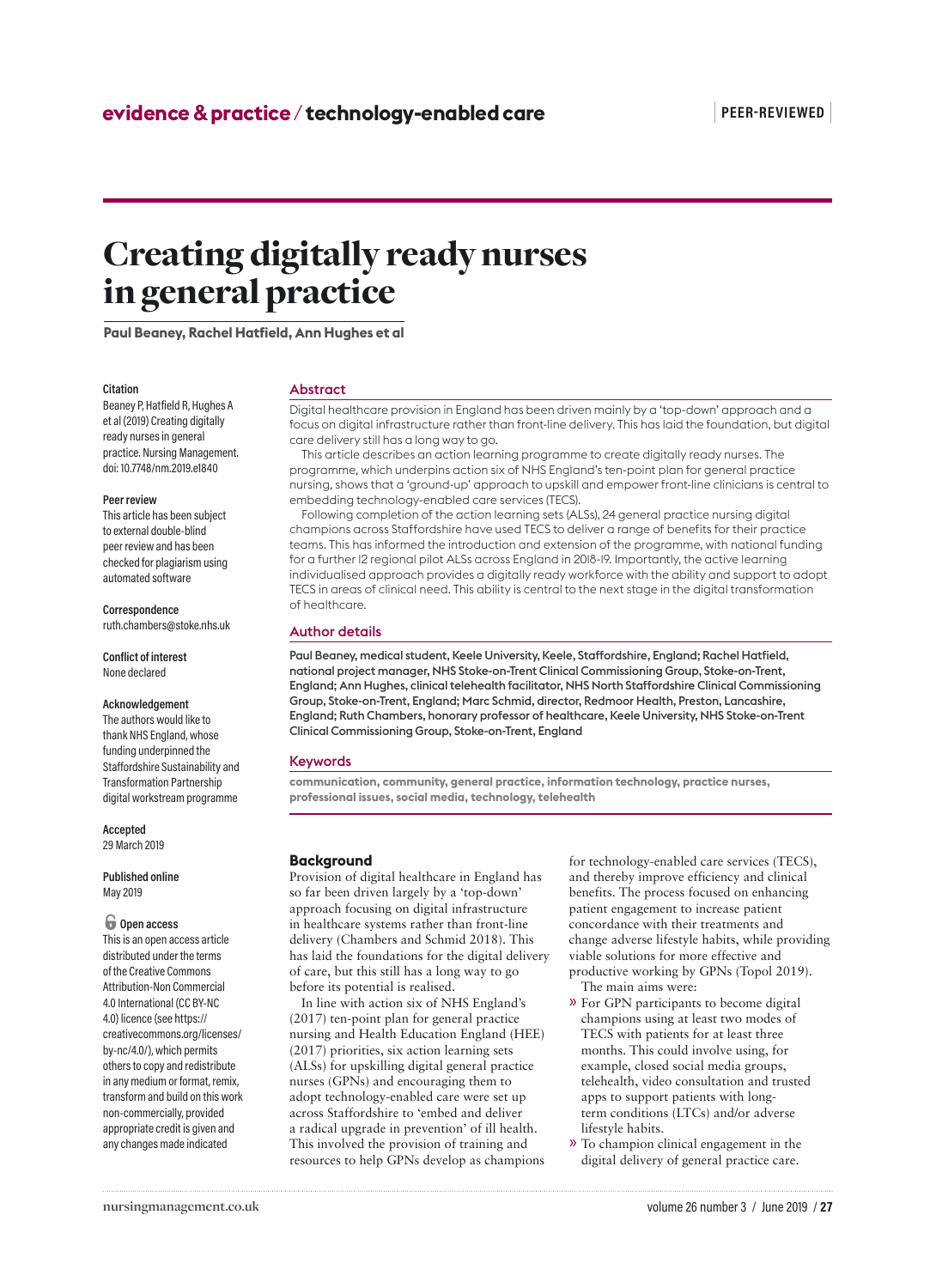#### **Online archive**

For related information, visit nursing management.co.uk and search using the keywords

## **Action learning programme**

In March 2018, four cohorts of GPNs were recruited from across 21 general practices in Staffordshire. A total of 27 GPNs signed up to the programme, but three left due to ill health or unexpected additional work commitments so 24 GPNs in 19 practices completed the programme. To encourage practice engagement, practice managers cosigned the GPNs' applications to participate in the programme and implement their learning in practice. This affirmed the practice team's interest and involvement with their GPNs' participation from the start. Most of the GPNs were in their fifties and band 6 practice nurses; four were advanced nurse practitioners. Registered patient population practice list sizes ranged from around 3,000 to 16,000 patients and levels of deprivation varied.

The programme involved three ALS sessions per cohort spanning four months, with content progressing from information giving to implementation. The first session introduced the project team, and the aims and scope of the programme, and connected the GPNs with one another through a closed social media group. Following the initial session, the GPNs drafted their action plans to identify the modes of TECS for the LTCs they would try. By session two they had finalised their individual action plans with the help and agreement of the

#### **Table 1. The 7Cs in relation to this project**

| Competence             | The ability to adopt of a range of modes of delivery of technology-enabled care<br>services (TECS) for an agreed purpose and to feed in information or act on advice                                                                             |
|------------------------|--------------------------------------------------------------------------------------------------------------------------------------------------------------------------------------------------------------------------------------------------|
| Capability             | Demonstrating best practice in a range of modes of delivery of TECS for an agreed<br>purpose, and in feeding in information or acting on advice in daily professional life                                                                       |
| Capacity               | Protecting and prioritising time for initiating and participating in the remote<br>delivery of care. Ensuring that the IT infrastructure is in place and that equipment<br>is available and easily accessible by all service providers and users |
| Confidence             | Ensuring that an organisational infrastructure in line with local TECS code of<br>practice (Staffordshire Digital Design Authority 2017), including the reliability and<br>validity of equipment and its outputs, is in place                    |
| Creativity             | The ability to adopt and adapt agreed TECS for different purposes, or for patient<br>or carer groups, in line with the Nursing and Midwifery Council (2018) code of<br>professional standards of practice and behaviour                          |
| Communication          | Sharing and disseminating digital modes of delivery and associated clinical<br>protocols, as well as the evaluation of applications, outcomes and challenges, with<br>other members of the team or organisation                                  |
| Continuity             | Interacting with patients through TECS along single pathways for long-term<br>conditions or lifestyle habits. If the practitioner is away, cover should be arranged<br>and agreed with patients in line with their shared care management plans  |
| (Chambers et al 2018a) |                                                                                                                                                                                                                                                  |

nurse and digital expert facilitators involved in the project and their practice teams. They were given access to, and practical assistance with, their chosen modes of TECS. The final session allowed participants to reflect on their learning and experiences, and plan for future development and ways to embed TECS in front-line practice.

Before session one, participants were given access to comprehensive online educational resources, including practice performance figures for delivering care to patients with specific LTCs and information on which TECS could be useful for them. The expert facilitators also made practice-based visits to provide advice and practical support in, for example, setting up TECS, protocols and relevant information governance guidance.

Another important element of the GPNs' project resources was a 7Cs tool (Table 1) for reflecting on learning and organisational needs in relation to adoption and delivery of TECS (Chambers et al 2018a). By progressing through the ALS programme the nurses could meet each of the tool's seven areas. Where changes to organisations or infrastructure were required, participants could collaborate with their practice teams to embed their preferred modes of TECS.

Further resources to support and motivate the evolving digital GPN champions included a bursary to apply the learning programme outside of work hours, a tablet with recommended apps, video-consultation options, various TECS and support equipment, including a mobile device for detecting atrial fibrillation.

A TECS code of practice with 23 elements, covering clinical indemnity, information governance, consent, quality and safety, and health and safety (Staffordshire Digital Design Authority 2017), was already in place. It had been endorsed by all health and care organisations in Staffordshire, including general practices.

#### **Evaluation**

The following information was collected from each participant in the four cohorts for project evaluation:

- » Self-rated measures of competence, confidence and knowledge about TECS. This was gathered from a baseline survey at the first ALS session and was repeated at the final session.
- » Progress in the programme. This was gathered through a phone survey conducted about two months after the final ALS session.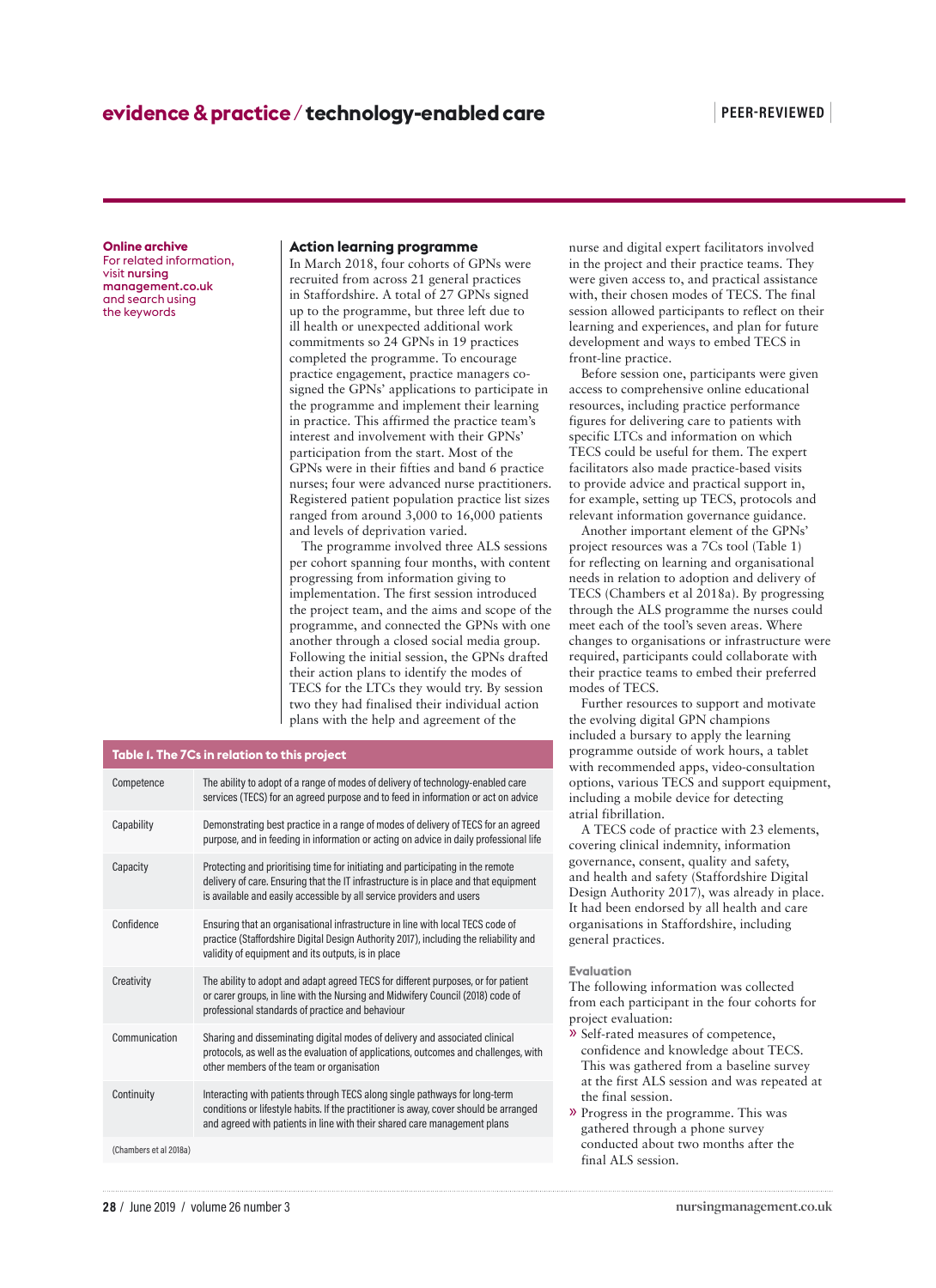» Individual GPN action plans that specified aims, resources required and outcomes attained. These were completed by participants after the final session and covered progress, implementation, achievements and obstacles overcome.

Figure 1. Baseline survey results to question: 'To what extent do you agree with the statement: "I can see the benefit of using technology-enabled healthcare for patients, practice nurses and GPs"?'



» Areas of change, the form(s) of TECS that can ensure such change and selfassessed progress towards making change. This information was gathered using adapted leading change adding value (LCAV) questionnaires (NHS England 2016), completed by participants after the final session.

# **Evaluation findings**

As the ALS programme progressed, GPNs self-rated their matches to statements about perceptions of using technology-enabled healthcare on the baseline survey at the first (*n*=27) and last (*n*=24) sessions. Three participants did not complete the programme due to personal issues, but they expressed determination to continue at a slower pace.

Most participants strongly agreed from the start that they could see benefits of using technology-enabled healthcare for patients (Figure 1).

GPNs were asked to rate what they thought about using digital technology by highlighting whether they were 'digitally leading', 'digitally ready', digitally worried' or 'digitally lost'. By session three, 19 of the 24 GPNs believed they were 'digitally ready' or 'digitally leading' compared with 14 out of 27 GPNs at session one (Figure 2).

The phone survey, which an independent evaluator conducted about two months after the final ALS session, identified that the 24

Figure 2. Baseline and follow-up survey results to question: 'Which of the following statements most closely describes how you feel in relation to using digital technology as part of your practice?'



# **Key points**

- ●● **This action learning set programme shows that practical training of nurses can create digital champions with the skills and confidence to implement technology-enabled care services (TECS) in general practice**
- **By focusing on unwarranted variation and locally important long-term conditions (LTCs), clinicians can use digital technology in delivering the right care at the right time, thereby enhancing the effectiveness and efficiency of patientcentred care**
- ●● **If patients understand and 'own' their LTCs, their compliance with technology should increase and their health outcomes improve**
- ●● **The programme has resulted in greater patient self-management and safety, better clinician productivity and empowerment, and fewer avoidable consultations**
- ●● **Large-scale programmes such as this could create a digitally ready workforce that prioritises TECS for the right patients according to clinical need**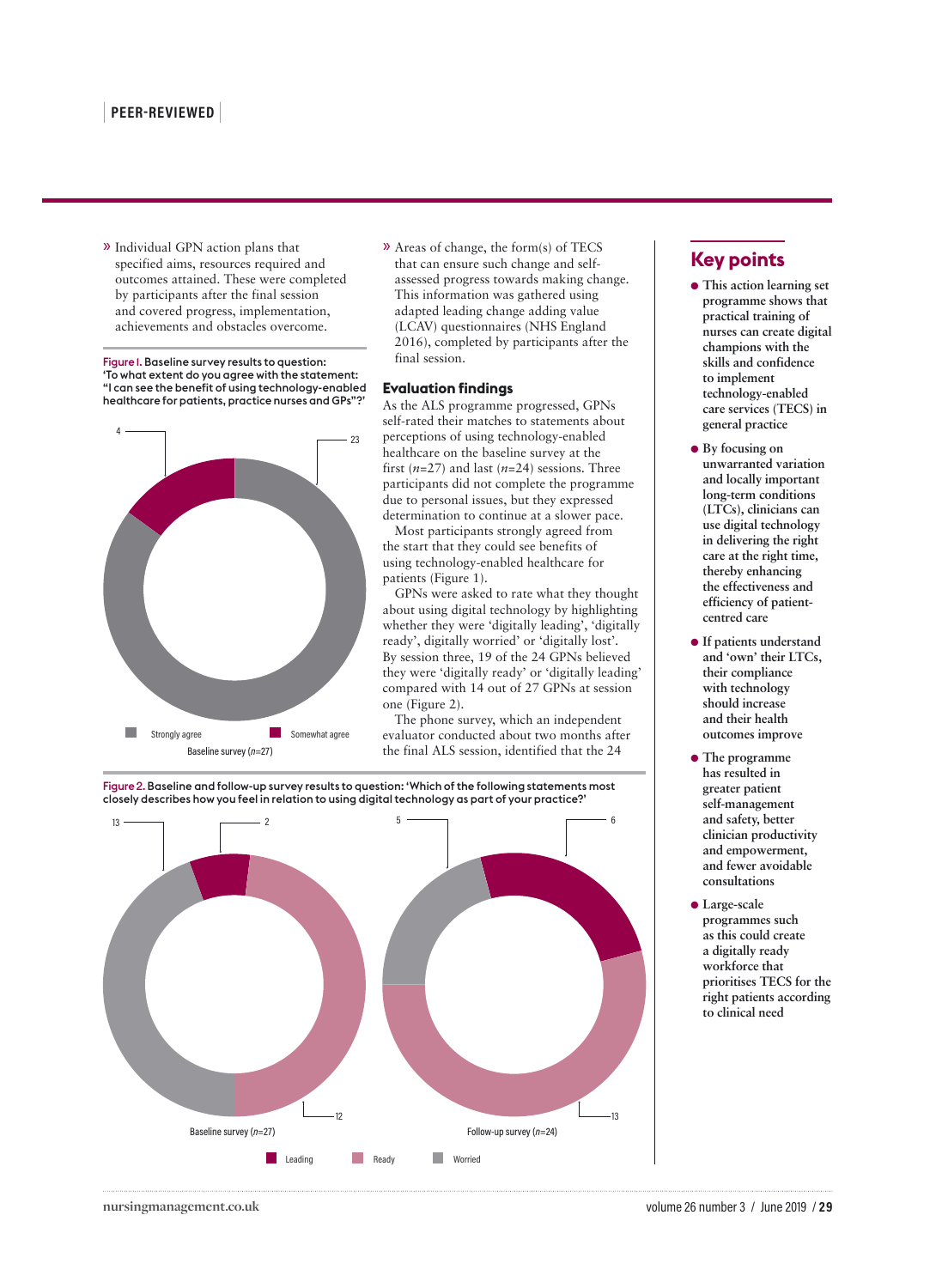GPNs who completed the course found it beneficial for themselves and their patients. Many also noted there was support for the adoption of digital modes of delivery of care from their practice colleagues. Highlights from the phone evaluations are shown in Table 2.

Figure 3 shows the modes of TECS used in participants' practices before the ALS programme, as well as the modes used by the digital GPN champions and practice team members after completing the programme.

The evidence shows that practice teams increased their TECS adoption substantially.

Before ALS completion, 11 practices used a public social media group to enable services, and three of these also used video consultation. Figure 4 shows how the adoption and variety of TECS increased substantially after completion.

In the two case studies, GPN participants illustrate their experiences of adopting TECS with their practice teams, while Table 3 shows detailed completion of the LCAV template by another participant.

## **Table 2. Main questions and responses from the phone survey of 24 general practice nurses conducted two months after completion of the action learning sets**

| Phone survey question                                                                                                                                                        | Illustrative responses from general practice nurses                                                                                                                                                                                                                                                                                                                                                                                                                                           |
|------------------------------------------------------------------------------------------------------------------------------------------------------------------------------|-----------------------------------------------------------------------------------------------------------------------------------------------------------------------------------------------------------------------------------------------------------------------------------------------------------------------------------------------------------------------------------------------------------------------------------------------------------------------------------------------|
| Have there been any changes<br>in the practice team's<br>attitudes to technology-<br>enabled care services (TECS)<br>since they joined the action<br>learning set programme? | >> I gave a presentation to senior clinicians and was able to alleviate<br>their concerns about information governance<br>>> My practice was already forward-thinking but since attending the course they are all<br>adopting the TECS I have been using<br>>> They had not realised what could be done<br>>> Given the patient response to it, they see the benefit                                                                                                                          |
| What factors led you to<br>choose the TECS you<br>selected?                                                                                                                  | >> The TECS that seemed most appropriate given the isolated, tech-savvy patients we have<br>>> I was swayed by the TECS I could see how to implement<br>>> I have seen a lot of people in my age bracket being diagnosed with type 2 diabetes and<br>wanted to do something about it<br>>> I wanted to focus on hypertension because I see so many patients with it<br>>> I chose to focus on weight management because it is the common denominator in so<br>many of my patients' conditions |
| What was the most important<br>thing you learned from the<br>programme?                                                                                                      | >> That information governance is not a roadblock<br>>> That technology is not that bad or scary, and patients like it<br>>> TECS has a big place in consultations. I was sceptical at first, but pleasantly surprised<br>>> Everyday technology can be taught to people you would not necessarily have thought<br>would be interested<br>$\lambda$ Have a go even if you do not know a lot<br>>> That I can use the technology I use at home in my job                                       |

Figure 3. Comparison of how many technology-enabled care services were used by practices before and after the action learning set programme



#### **Permission**

To reuse this article or for information about reprints and permissions, please contact permissions@rcni.com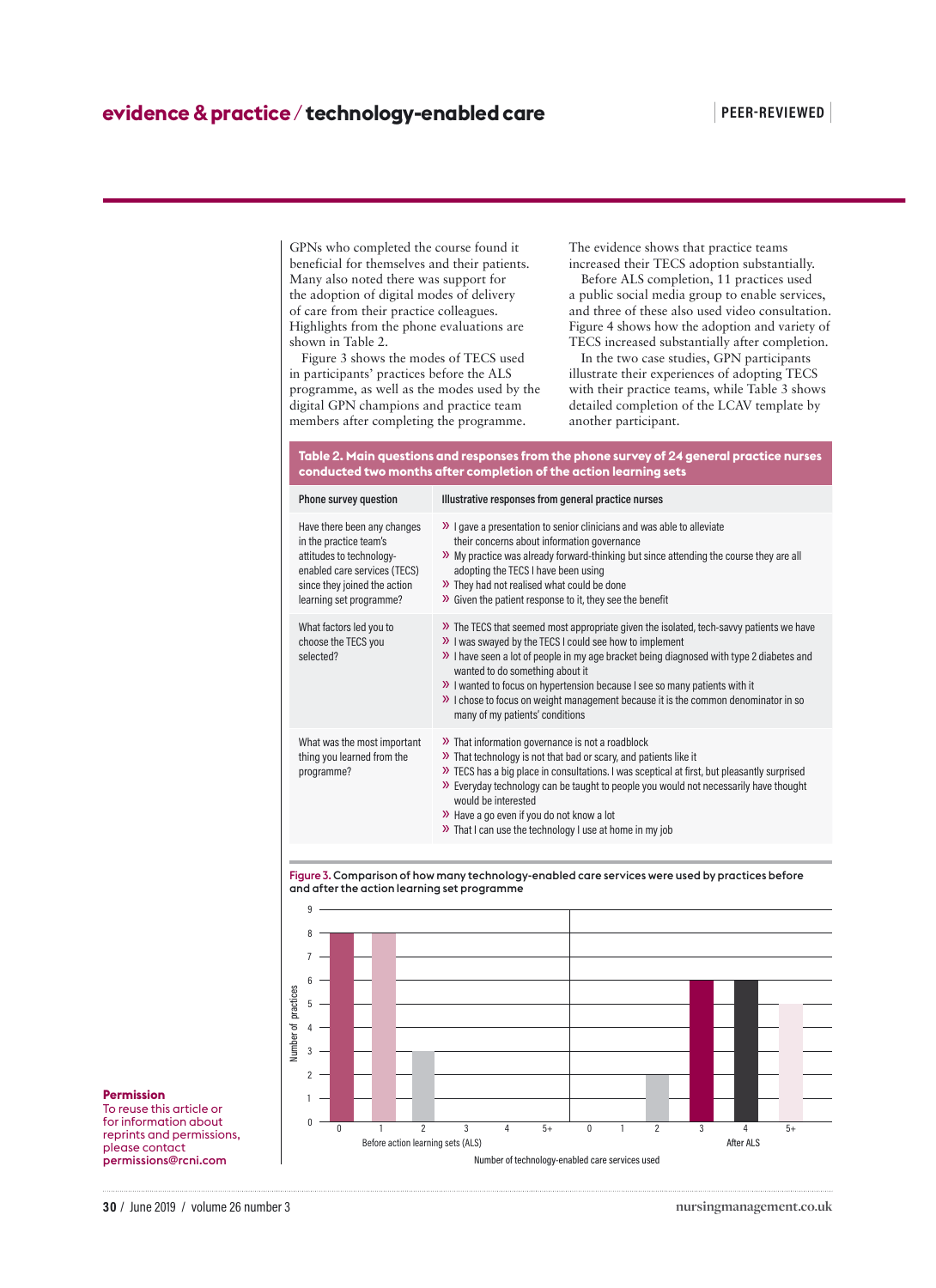GPN participants reflected on the benefits and risks that they perceived and experienced as the ALS progressed from their own and patients' perspectives and these were collated as themes (Table 4).

#### **Discussion**

**A digitally ready workforce**

The NHS is at the stage of the digital revolution when many TECS are available but are not in mainstream use. In 2014, only 2% of patients reported having digitally enabled transactions of healthcare (National Information Board 2014). More recent figures from a GP survey (NHS England and Ipsos MORI 2018) show little change: 41% of patients surveyed were aware they could book appointments online but only 13% used the service.

The aim of the GPN ALS programme was to bridge this gap from the ground up rather than top down, empowering GPNs to be the agents of digital transformational change, as envisaged in the NHS Long Term Plan (NHS England 2019) and recommended in the Topol Review (2019). This approach can be adapted to varying clinical needs in different localities with a broad spectrum of priorities, where a 'one-size fits all' strategy would be unacceptable.

The disconnection between the availability and adoption of TECS is clear from the lack of TECS used in practices before the nurses started the project. Furthermore, the TECS were not used to full effect, if at all. This may be due to reticence to change, poor awareness of the range of TECS, and lack of confidence and ability of practice teams to implement change, as illustrated by GPNs' comments in the phone survey.

Enthusiasm for implementing TECS in healthcare was high among GPN participants, who could envisage the benefits for patients and practitioners despite their initial low confidence and ability in adopting the technology themselves. Following completion of the programme, and enhancement of GPNs' confidence and ability with TECS, all practices were using at least two different modes, with many using five or more, generally and for specific LTCs. This shows how individuals who are enthusiastic about TECS can embed them into their own and colleagues' everyday practice despite not being initially 'TECS savvy'. A ground-up approach was effective because, when nurses have the knowledge and support to use TECS, their confidence to drive changes followed.

A recent UK-wide consultation by the Royal College of Nursing (RCN) (2018) on the

digital future of healthcare concludes that nurses in all healthcare settings need to be 'equipped to lead this change'.

One of the barriers highlighted by the consultation is the difference between the perspectives of clinical staff and those who commission digital systems. It was reported that this difference, as well as structural and infrastructural barriers, is holding back the digital revolution in UK healthcare.

Like the project participants, nurses consulted by the RCN favoured a digital future and could see the potential benefits for themselves, their patients and the health service. These findings reinforce the aim and scope of a ground-up approach to digital transformation in two ways.

Figure 4. Modes of technology-enabled care services used by practice teams two months after the completion of the action learning set programme



\*Apps included trusted apps on the NHS Apps Library, Public Health England website or the Manage Your Health app generated by Keele University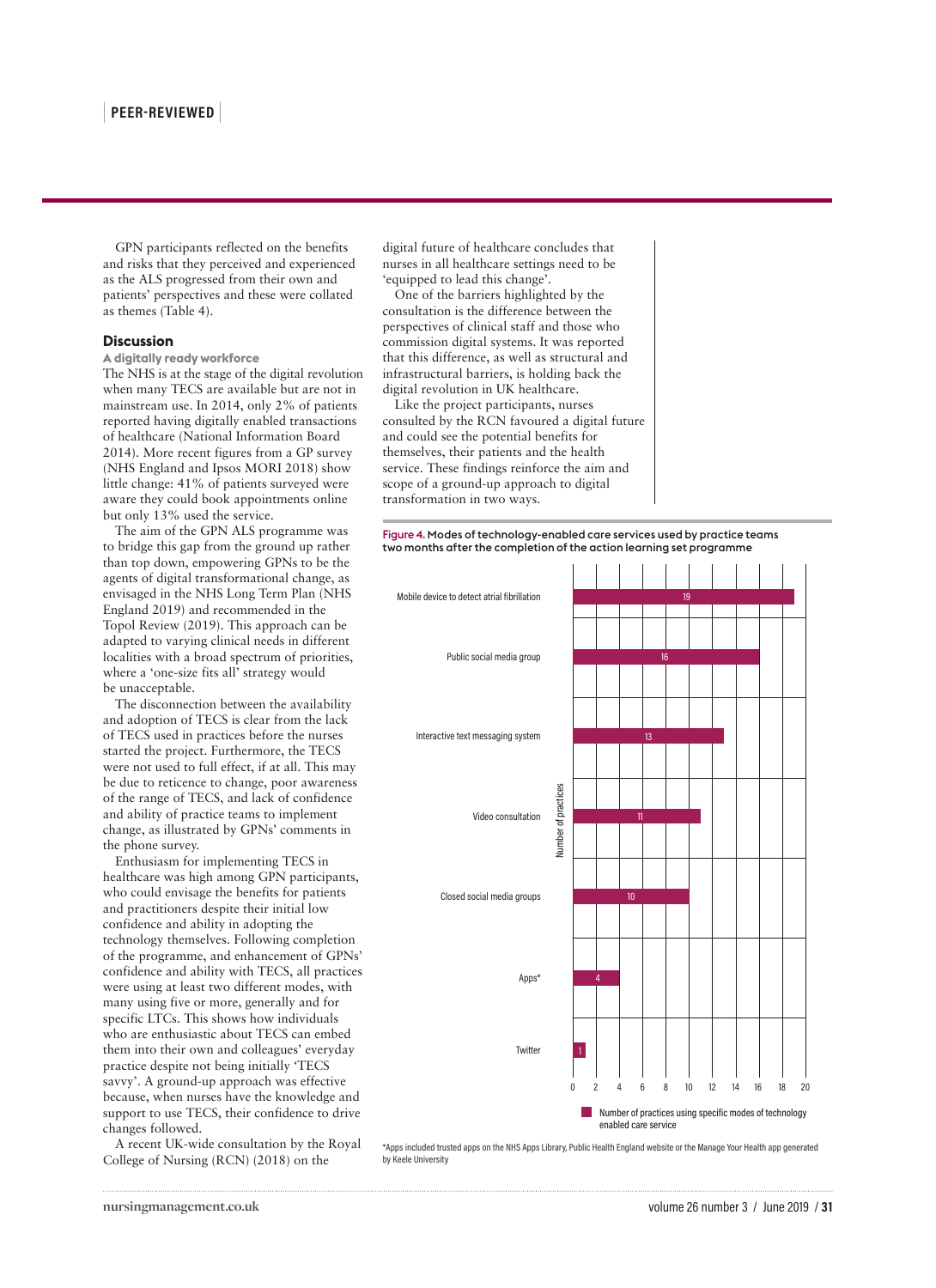First, nurses are ideally placed to identify the real needs and preferences of patients. As the ALS programme demonstrated, when equipped with a digital toolkit, they can select the right TECS for the right patient according to the availability of equipment and patients' or carers' skills. Second, nurses are passionate about providing good-quality care and positive about using new modes of delivery where beneficial. As the ALS programme showed, nurses make for effective digital champions in their practices.

When interviewed about why they chose specific TECS, nurses across the board described how they were influenced by practicality and day-to-day insight of clinical need rather than their general practice performance figures in certain LTC areas. This finding is supported by the modes of TECS chosen most widely for implementation, with the top three being the mobile device to detect atrial fibrillation, the public social media group and the interactive text messaging system. The mobile device and social media group were reportedly the simplest to use, while the text messaging system was deemed most versatile.

Only one of the participants reported a choice of TECS based on missed practice clinical-indicator targets. Most participants

#### **Case study 1. Advanced general practice nurse**

This participant, a general practice nurse (GPN), wanted to improve her interactions with people in a local care home and reduce her travel time by introducing video consultations.

Before her action learning set (ALS), she visited the care home weekly to see a group of patients registered with her practice and selected by home staff. Through the ALS, training to set up the equipment, and the appropriate protocols and governance documentation, were provided to the GPN and the care home manager. The training was cascaded to the wider care home team, which prepared the patients for the video consultation.

The GPN now holds video consultations on alternate weeks and has halved the number of routine visits to the care home. The patients receive an equivalent level of care and support, and the reduction in travel has freed up face-to-face appointment time for an extra 20 patients a week in the GPN's clinic. She has also promoted apps to patients with specific long-term conditions.

The GPN reports that this shared management has strengthened clinical safety, improved patients' experiences and encouraged them to access their own patient records, thus enabling medication reviews or investigations to be completed instantaneously.

#### **Case study 2. General practice matron**

The main role of this participant is the care of older frail patients and those who are housebound or acutely ill. She chose to prioritise the use of apps and telehealth to improve patient engagement, and to monitor baseline observations, while assisting patients to manage their conditions independently.

She reported that using interactive text messaging reduced the need for face-to-face appointments with specific patient cohorts and found that around half could take part in follow-up consultations by remote digital delivery in line with an agreed shared management plan.

This has improved management of their conditions because they can now accurately monitor themselves and refer to their individual care plans. It has also allowed capacity for an additional ten face-to-face appointments a week.

selected particular modes of TECS for pragmatic reasons, such as their benefits for patients with clinical needs and likely compliance. Essentially, the nurses had developed and expanded their delivery toolkit to address problems they saw in front of them for their perceived benefits, an agile approach that is driven by actual needs rather than targeted or organisational pressures. In other words, they had become a digitally ready workforce that could optimise productivity and minimise gaps in healthcare delivery for their patients.

**Efficacy of the nurse cohorts** As champions, the digitally ready GPNs: seeded change in their practice teams; increased reported productivity, patient safety and compliance; and reduced avoidable practice face-to-face appointments and phone calls. Additionally, the results of the ALS programme provide evidence that initiatives adopted by just one member of a general practice team can evolve from a pilot to usual practice.

As an important part of the ALS process, participants were asked to identify areas for change and record best practice by completing LCAV documents. A common theme was participants' empowerment. For example, they recorded how they held meetings with senior practice GPs to educate them about adopting digital modes of delivery of care.

One, who at the beginning of the course described herself as 'not TECS-savvy' but ended it as 'TECS-happy', described how she had spread what she had learned and her 'can do' attitude to her practice colleagues. Another wrote about the challenges she faced and said that the results of her TECS use had been mixed so she was adapting her implementation approach.

When interviewed by phone about the attitudes of their practice teams towards the adoption of TECS, more than 80% of participants reported that attitudes became more positive after their interventions. Even in practice teams where engagement was already high, participants' application of learning to front-line care boosted adoption of TECS even further. As agents of change, the nurses proved themselves to be not only digitally ready, but resilient and empowered by becoming trusted practice champions for digital delivery of care.

**Application to other branches of nursing** There are other branches of nursing where an individualised ALS programme would apply. For example, district nurses could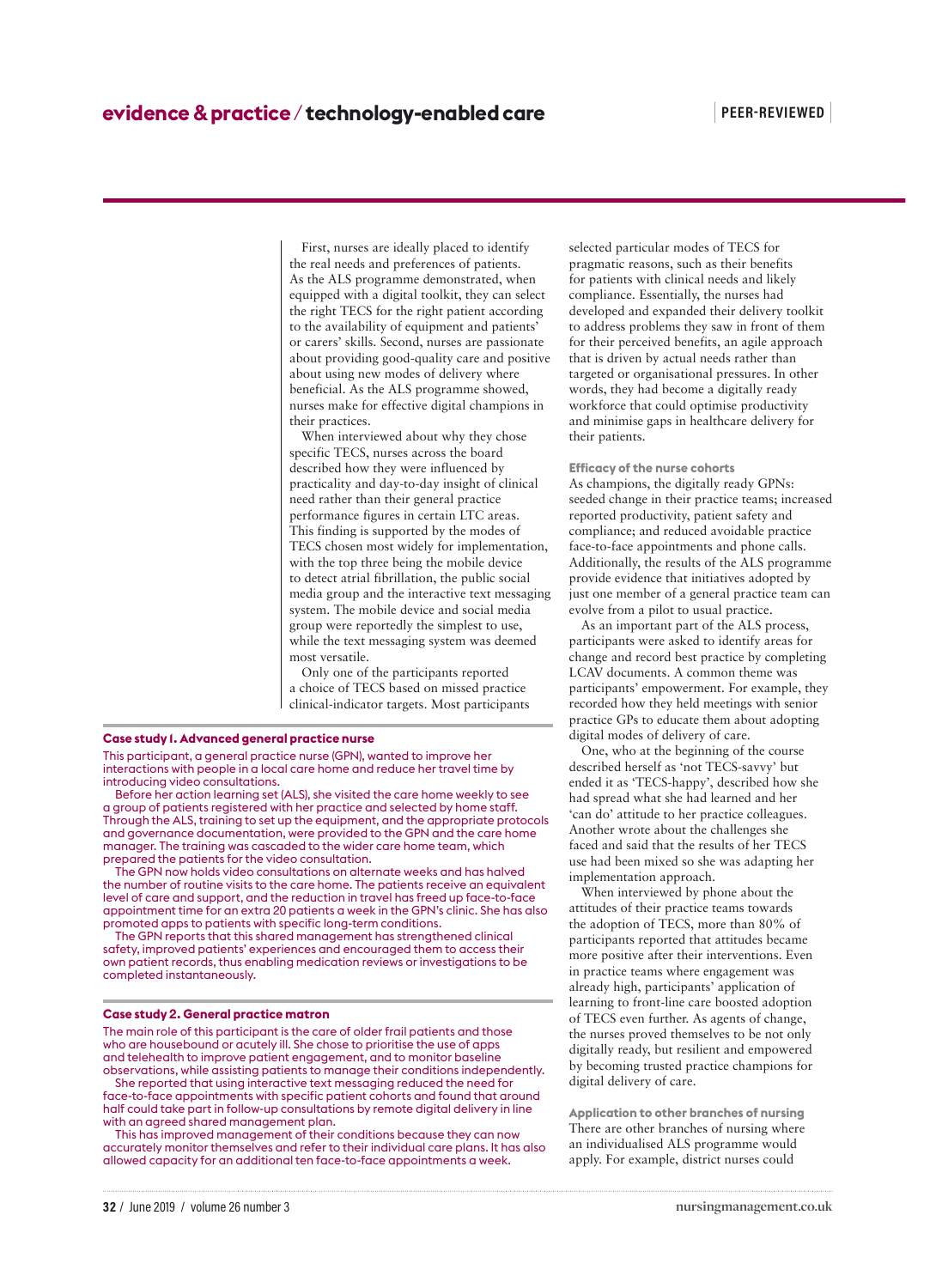| <b>Topic</b><br>Questions<br><b>Examples of responses</b><br>Where to look<br>>> How did you identify a need for<br>>> 'We identified as a practice that patients are willing to take responsibility for their own healthcare if<br>change in where or what or why you<br>they are given the right access to information, education and support'<br>focused on technology-enabled care<br>>> 'We decided to focus on the use of apps and Facebook to engage with patients, and help them to<br>understand their conditions. Also to use the action management plan so they have access on their<br>services (TECS)?<br>>> What prompted this focus?<br>mobile phone at all times'<br>>> 'We opened a Facebook page an additional way of sending health promotion and reminders for up<br>and coming events, such as flu clinics and dementia awareness week'<br>>> 'It was always a challenge to cover all areas of a patient's condition and management and give<br>What to change<br>>> What were things like before the<br>support at their annual reviews in the allocated time. Using the app, we could give patients access to<br>change?<br>>> What did you identify that needed<br>up-to-date and relevant information about their health conditions and needs, and management plan,<br>to change?<br>saving time at the appointment'<br>>> What did the research literature/<br>clinical evidence tell you about what<br>you should try to achieve with TECS<br>and selected health condition(s) or<br>adverse lifestyle habits?<br>>> How did you and other staff in your<br>How to change<br>>> 'We started to give patients the access of information on how to download the Manage Your Health<br>practice lead the adoption of TECS<br>app'<br>and change(s) made?<br>>> 'Patients found this easy to do and felt more confident about their condition, and happy that they<br>>> What did you do differently?<br>had their management plan at hand whenever it may be needed - not just on a piece of paper<br>>> What action was taken?<br>somewhere'<br>>> 'Parents felt safe to know that children could also have access to information and an action plan if<br>their condition deteriorated away from home'<br>Your results<br>>> How did you measure success?<br>>> 'We reviewed the patients that we gave the app to via telephone. We got a positive feedback from<br>What metrics were used to<br>them'<br>» 'I could spend more time listening to patient's issues during the consultation because I could direct<br>demonstrate success?<br>>> Describe the success of the change<br>them to the app for further education at home'<br>you made/are making based on the<br>>> 'Patients feel empowered by education and more confident after their review'<br>triple aim outcomes of LCAV<br>>> 'I have had a positive impact back from patients'<br>>> What has the impact been for<br>Better outcomes,<br>>> 'Parents have been excited about knowing their children have an action plan with them at all<br>experiences or use<br>patients?<br>>> Have you had any patient/family<br>times. What teenager has ever not got a phone in their hand? Great way of pushing education and<br>of resources<br>feedback since you introduced TECS<br>compliance'<br>for delivery of care?<br>>> 'I was slightly apprehensive to start with because I am not TECS savvy. However, once I got into it and<br>Sharing the<br>>> What did you learn from your<br>experience of adopting TECS as part<br>started to adapt my skills around TECS I felt quite confident to help others get started'<br>learning<br>of your action learning?<br>>> 'It was easy to understand, and using the course handbook was helpful and straightforward'<br>>> What were some of the challenges in<br>» 'I have promoted the app to other nurses locally and they are keen to use it in their practices too'<br>the change or adoption of TECS?<br>>> What advice would you give others?<br>>> 'We are now TECS happy, and using Facebook, Skype and apps daily or weekly'<br>What is happening<br>$\rightarrow$ What is the situation in your<br>» 'I am encouraging the GPs and the healthcare assistant to use TECS in their daily practice'<br>practice following your attempts<br>now?<br>to adopt TECS around minimising<br>>> 'I would like to have more patients using apps to support them in quitting smoking, reducing alcohol<br>intake, and to help with medication compliance issues and timing'<br>unwarranted variation, for example<br>improving clinical management or<br>patient empowerment of their health<br>condition(s) or lifestyle habits?<br>Additional<br>>> Anything else you want to add<br>>> 'It has been a great addition to my existing role and I am excited to continue in this way of care<br>describing your learning from this<br>information<br>delivery with patients'<br>action learning to become a digitally<br>enabled practice nurse?<br>(Chambers et al 2018b) | Table 3. Example of a completed 'leading change adding value' report |  |
|--------------------------------------------------------------------------------------------------------------------------------------------------------------------------------------------------------------------------------------------------------------------------------------------------------------------------------------------------------------------------------------------------------------------------------------------------------------------------------------------------------------------------------------------------------------------------------------------------------------------------------------------------------------------------------------------------------------------------------------------------------------------------------------------------------------------------------------------------------------------------------------------------------------------------------------------------------------------------------------------------------------------------------------------------------------------------------------------------------------------------------------------------------------------------------------------------------------------------------------------------------------------------------------------------------------------------------------------------------------------------------------------------------------------------------------------------------------------------------------------------------------------------------------------------------------------------------------------------------------------------------------------------------------------------------------------------------------------------------------------------------------------------------------------------------------------------------------------------------------------------------------------------------------------------------------------------------------------------------------------------------------------------------------------------------------------------------------------------------------------------------------------------------------------------------------------------------------------------------------------------------------------------------------------------------------------------------------------------------------------------------------------------------------------------------------------------------------------------------------------------------------------------------------------------------------------------------------------------------------------------------------------------------------------------------------------------------------------------------------------------------------------------------------------------------------------------------------------------------------------------------------------------------------------------------------------------------------------------------------------------------------------------------------------------------------------------------------------------------------------------------------------------------------------------------------------------------------------------------------------------------------------------------------------------------------------------------------------------------------------------------------------------------------------------------------------------------------------------------------------------------------------------------------------------------------------------------------------------------------------------------------------------------------------------------------------------------------------------------------------------------------------------------------------------------------------------------------------------------------------------------------------------------------------------------------------------------------------------------------------------------------------------------------------------------------------------------------------------------------------------------------------------------------------------------------------------------------------------------------------------------------------------------------------------------------------------------------------------------------------------------------------------------------------------------------------------------------------------------------------------------------------------------------------------------------------------------------------------------------------------------------------------------------------------------------------------------------------------------------------------------------------------------------------------------------------------------------------------------------------------------------------------------------------------------------------------------------------------------------------------------------------|----------------------------------------------------------------------|--|
|                                                                                                                                                                                                                                                                                                                                                                                                                                                                                                                                                                                                                                                                                                                                                                                                                                                                                                                                                                                                                                                                                                                                                                                                                                                                                                                                                                                                                                                                                                                                                                                                                                                                                                                                                                                                                                                                                                                                                                                                                                                                                                                                                                                                                                                                                                                                                                                                                                                                                                                                                                                                                                                                                                                                                                                                                                                                                                                                                                                                                                                                                                                                                                                                                                                                                                                                                                                                                                                                                                                                                                                                                                                                                                                                                                                                                                                                                                                                                                                                                                                                                                                                                                                                                                                                                                                                                                                                                                                                                                                                                                                                                                                                                                                                                                                                                                                                                                                                                                                                                    |                                                                      |  |
|                                                                                                                                                                                                                                                                                                                                                                                                                                                                                                                                                                                                                                                                                                                                                                                                                                                                                                                                                                                                                                                                                                                                                                                                                                                                                                                                                                                                                                                                                                                                                                                                                                                                                                                                                                                                                                                                                                                                                                                                                                                                                                                                                                                                                                                                                                                                                                                                                                                                                                                                                                                                                                                                                                                                                                                                                                                                                                                                                                                                                                                                                                                                                                                                                                                                                                                                                                                                                                                                                                                                                                                                                                                                                                                                                                                                                                                                                                                                                                                                                                                                                                                                                                                                                                                                                                                                                                                                                                                                                                                                                                                                                                                                                                                                                                                                                                                                                                                                                                                                                    |                                                                      |  |
|                                                                                                                                                                                                                                                                                                                                                                                                                                                                                                                                                                                                                                                                                                                                                                                                                                                                                                                                                                                                                                                                                                                                                                                                                                                                                                                                                                                                                                                                                                                                                                                                                                                                                                                                                                                                                                                                                                                                                                                                                                                                                                                                                                                                                                                                                                                                                                                                                                                                                                                                                                                                                                                                                                                                                                                                                                                                                                                                                                                                                                                                                                                                                                                                                                                                                                                                                                                                                                                                                                                                                                                                                                                                                                                                                                                                                                                                                                                                                                                                                                                                                                                                                                                                                                                                                                                                                                                                                                                                                                                                                                                                                                                                                                                                                                                                                                                                                                                                                                                                                    |                                                                      |  |
|                                                                                                                                                                                                                                                                                                                                                                                                                                                                                                                                                                                                                                                                                                                                                                                                                                                                                                                                                                                                                                                                                                                                                                                                                                                                                                                                                                                                                                                                                                                                                                                                                                                                                                                                                                                                                                                                                                                                                                                                                                                                                                                                                                                                                                                                                                                                                                                                                                                                                                                                                                                                                                                                                                                                                                                                                                                                                                                                                                                                                                                                                                                                                                                                                                                                                                                                                                                                                                                                                                                                                                                                                                                                                                                                                                                                                                                                                                                                                                                                                                                                                                                                                                                                                                                                                                                                                                                                                                                                                                                                                                                                                                                                                                                                                                                                                                                                                                                                                                                                                    |                                                                      |  |
|                                                                                                                                                                                                                                                                                                                                                                                                                                                                                                                                                                                                                                                                                                                                                                                                                                                                                                                                                                                                                                                                                                                                                                                                                                                                                                                                                                                                                                                                                                                                                                                                                                                                                                                                                                                                                                                                                                                                                                                                                                                                                                                                                                                                                                                                                                                                                                                                                                                                                                                                                                                                                                                                                                                                                                                                                                                                                                                                                                                                                                                                                                                                                                                                                                                                                                                                                                                                                                                                                                                                                                                                                                                                                                                                                                                                                                                                                                                                                                                                                                                                                                                                                                                                                                                                                                                                                                                                                                                                                                                                                                                                                                                                                                                                                                                                                                                                                                                                                                                                                    |                                                                      |  |
|                                                                                                                                                                                                                                                                                                                                                                                                                                                                                                                                                                                                                                                                                                                                                                                                                                                                                                                                                                                                                                                                                                                                                                                                                                                                                                                                                                                                                                                                                                                                                                                                                                                                                                                                                                                                                                                                                                                                                                                                                                                                                                                                                                                                                                                                                                                                                                                                                                                                                                                                                                                                                                                                                                                                                                                                                                                                                                                                                                                                                                                                                                                                                                                                                                                                                                                                                                                                                                                                                                                                                                                                                                                                                                                                                                                                                                                                                                                                                                                                                                                                                                                                                                                                                                                                                                                                                                                                                                                                                                                                                                                                                                                                                                                                                                                                                                                                                                                                                                                                                    |                                                                      |  |
|                                                                                                                                                                                                                                                                                                                                                                                                                                                                                                                                                                                                                                                                                                                                                                                                                                                                                                                                                                                                                                                                                                                                                                                                                                                                                                                                                                                                                                                                                                                                                                                                                                                                                                                                                                                                                                                                                                                                                                                                                                                                                                                                                                                                                                                                                                                                                                                                                                                                                                                                                                                                                                                                                                                                                                                                                                                                                                                                                                                                                                                                                                                                                                                                                                                                                                                                                                                                                                                                                                                                                                                                                                                                                                                                                                                                                                                                                                                                                                                                                                                                                                                                                                                                                                                                                                                                                                                                                                                                                                                                                                                                                                                                                                                                                                                                                                                                                                                                                                                                                    |                                                                      |  |
|                                                                                                                                                                                                                                                                                                                                                                                                                                                                                                                                                                                                                                                                                                                                                                                                                                                                                                                                                                                                                                                                                                                                                                                                                                                                                                                                                                                                                                                                                                                                                                                                                                                                                                                                                                                                                                                                                                                                                                                                                                                                                                                                                                                                                                                                                                                                                                                                                                                                                                                                                                                                                                                                                                                                                                                                                                                                                                                                                                                                                                                                                                                                                                                                                                                                                                                                                                                                                                                                                                                                                                                                                                                                                                                                                                                                                                                                                                                                                                                                                                                                                                                                                                                                                                                                                                                                                                                                                                                                                                                                                                                                                                                                                                                                                                                                                                                                                                                                                                                                                    |                                                                      |  |
|                                                                                                                                                                                                                                                                                                                                                                                                                                                                                                                                                                                                                                                                                                                                                                                                                                                                                                                                                                                                                                                                                                                                                                                                                                                                                                                                                                                                                                                                                                                                                                                                                                                                                                                                                                                                                                                                                                                                                                                                                                                                                                                                                                                                                                                                                                                                                                                                                                                                                                                                                                                                                                                                                                                                                                                                                                                                                                                                                                                                                                                                                                                                                                                                                                                                                                                                                                                                                                                                                                                                                                                                                                                                                                                                                                                                                                                                                                                                                                                                                                                                                                                                                                                                                                                                                                                                                                                                                                                                                                                                                                                                                                                                                                                                                                                                                                                                                                                                                                                                                    |                                                                      |  |
|                                                                                                                                                                                                                                                                                                                                                                                                                                                                                                                                                                                                                                                                                                                                                                                                                                                                                                                                                                                                                                                                                                                                                                                                                                                                                                                                                                                                                                                                                                                                                                                                                                                                                                                                                                                                                                                                                                                                                                                                                                                                                                                                                                                                                                                                                                                                                                                                                                                                                                                                                                                                                                                                                                                                                                                                                                                                                                                                                                                                                                                                                                                                                                                                                                                                                                                                                                                                                                                                                                                                                                                                                                                                                                                                                                                                                                                                                                                                                                                                                                                                                                                                                                                                                                                                                                                                                                                                                                                                                                                                                                                                                                                                                                                                                                                                                                                                                                                                                                                                                    |                                                                      |  |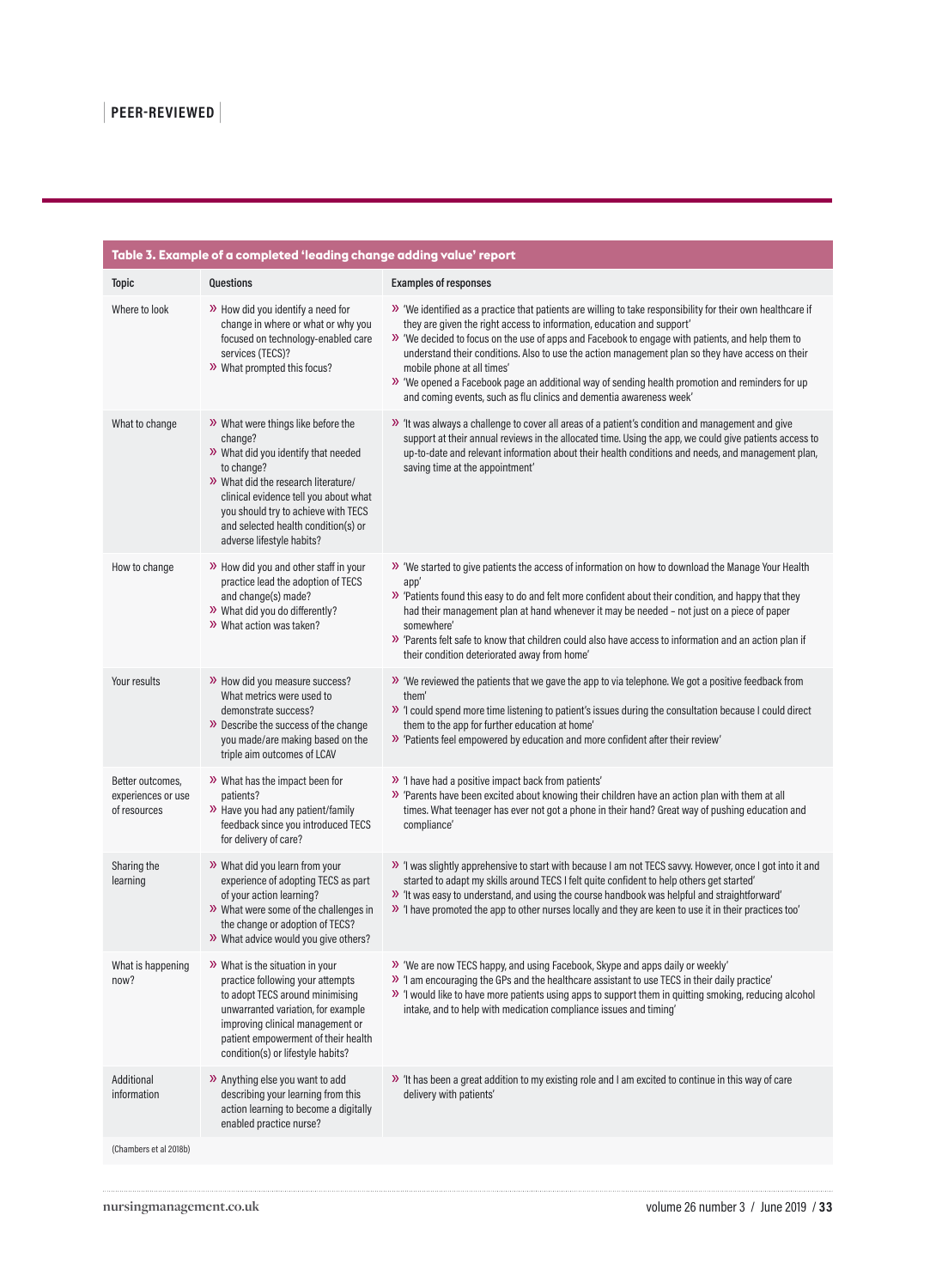find that remote access to their patients by video consultation, telehealth or social media enhances their productivity. One district nurse teacher at a recent digital nursing conference commented that this is already happening: 'We use telehealth, digital photography and video conferencing to support, enhance and empower staff.'

As the two case studies show, ALSs can offer huge boosts to productivity and improve management of patient care in the community. Further links by digitally ready GPNs are being made in community and secondary care settings, with TECS for wound care along the tissue viability delivery pathway (RCN 2018).

| Table 4. Themes related to perceived benefits and risks of adopting technology- |  |
|---------------------------------------------------------------------------------|--|
| enabled care                                                                    |  |

|                                                        | Patient or carer - potential benefits                                                                                                                                                                                                                                                                                                                                                                                                                                                                                                                                                                              |  |
|--------------------------------------------------------|--------------------------------------------------------------------------------------------------------------------------------------------------------------------------------------------------------------------------------------------------------------------------------------------------------------------------------------------------------------------------------------------------------------------------------------------------------------------------------------------------------------------------------------------------------------------------------------------------------------------|--|
| More<br>convenience                                    | >> Rapid response to health issue<br>>> No travel to surgery, clinic or hospital when using telehealth or video consultation<br>>> Patient or carer has no need to take time off work for remote consultation                                                                                                                                                                                                                                                                                                                                                                                                      |  |
| Enhanced<br>self-care                                  | >> Better medication or intervention adherence and clinical outcomes<br>>> More networking, for example through social media, and reduced isolation<br>>> More confidence in shared management of health condition or lifestyle                                                                                                                                                                                                                                                                                                                                                                                    |  |
|                                                        | Patient or carer - potential risks or unintended consequences                                                                                                                                                                                                                                                                                                                                                                                                                                                                                                                                                      |  |
|                                                        | The patient:<br>» Does not have smartphone or technology-enabled care (TEC) equipment, which increases healthcare<br>inequalities<br>>> Cannot afford Wi-Fi or data-download tariff<br>>> Lacks skills or confidence to use TEC<br>>> Uses app with untrustworthy content<br>>> Misinterprets TEC messages or feedback leading to unsafe self-care<br>>> Has not given explicit consent to engage with clinician in TEC or to participate in evaluation                                                                                                                                                            |  |
| Clinician - potential benefits                         |                                                                                                                                                                                                                                                                                                                                                                                                                                                                                                                                                                                                                    |  |
| Improved<br>productivity                               | >> Reduced need for face-to-face appointments because patients can use telehealth or video<br>consultation, or their self-care has increased<br>>> Fewer patients did not attend<br>>> More efficient skill mix<br>>> Easier to arrange integrated care or multidisciplinary team TEC delivery<br>» Patients are more responsible, and more likely to pursue agreed shared care and avoid healthcare use<br>>> Prevention enhanced by risk prediction, leading to lower mortality or morbidity                                                                                                                     |  |
| Improved<br>clinical<br>outcomes                       | >> Higher prevalence rates of long-term conditions as more patients diagnosed through risk prediction<br>or screening, for example for atrial fibrillation<br>>> Patient adherence to medications or interventions improve clinical management and best-practice<br>goals, for example in reducing hypertension                                                                                                                                                                                                                                                                                                    |  |
| Improved<br>patient<br>safety                          | >> Quicker response to patient alerts of deterioration of condition, for example by agreed automated<br>messages<br>$\lambda$ Clinician can delegate decision-making about care to patient or carer                                                                                                                                                                                                                                                                                                                                                                                                                |  |
| Clinician - potential risks or unintended consequences |                                                                                                                                                                                                                                                                                                                                                                                                                                                                                                                                                                                                                    |  |
|                                                        | The clinician:<br>>> Has limited TEC so it is difficult to demonstrate to patients<br>>> Recommends apps with untrustworthy content<br>>> Lacks the skills or confidence to use TEC<br>>> Lacks capacity to use TEC or gather evidence of, for example, changes in clinical outcomes, reduced<br>'did not attends' or healthcare use, for evaluation<br>» Needs extra face-to-face appointments after remote consultations, which increases workload<br>>> Finds that patients are nervous or anxious about TEC consultation<br>>> Realises retrospectively that a patient does not fit selection criteria for TEC |  |